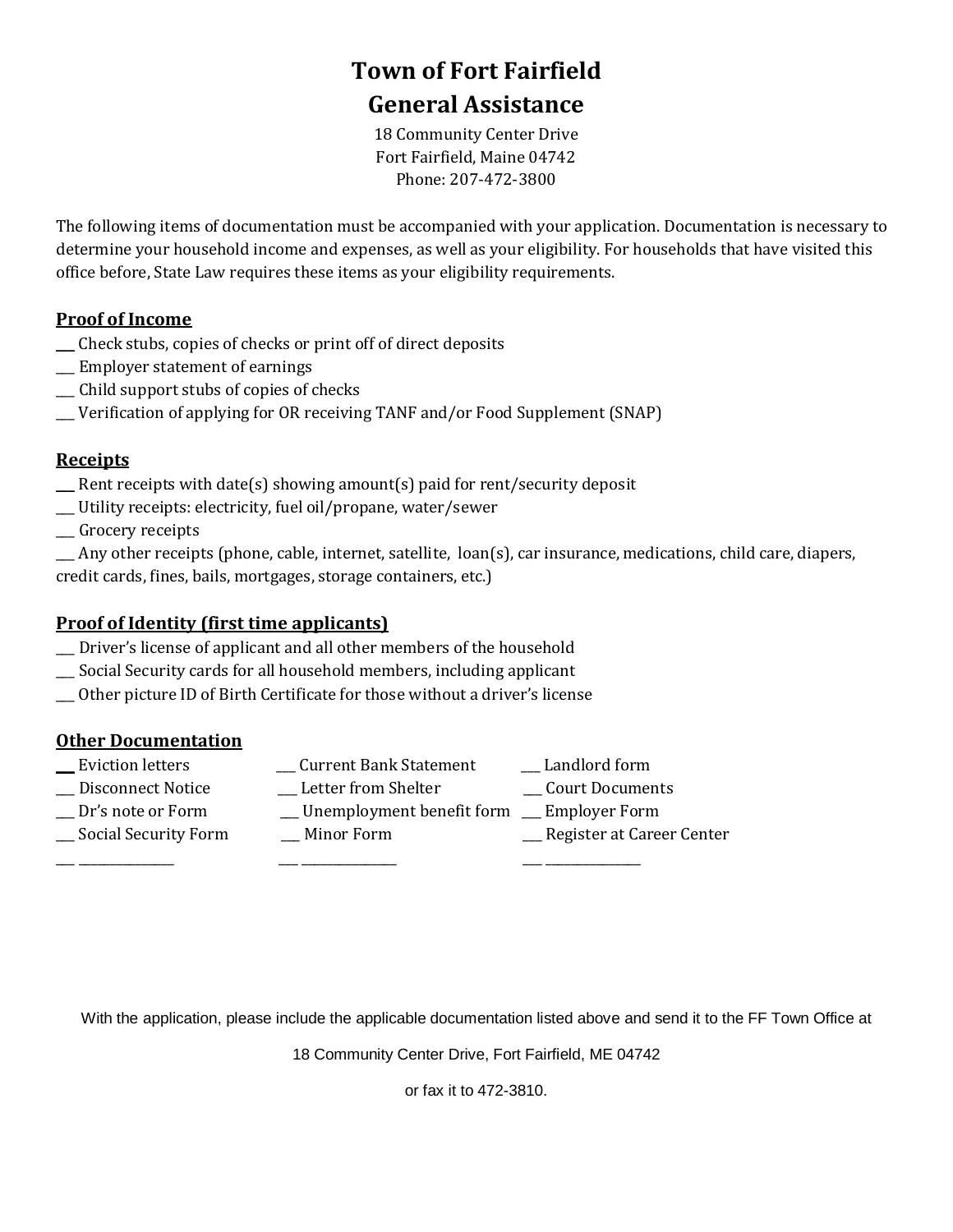## **APPLICATION FOR GENERAL ASSISTANCE**

**Administrator: Please read the following to the applicant or have the applicant read it in your presence.** 

PENALTY FOR FALSE REPRESENTATION. Whoever knowingly and willfully makes any false representation of a material fact to the overseer of any municipality or to the department or its agents for the purpose of causing that or any other person to be granted assistance by the municipality or by the State is guilty of a Class E crime and shall reimburse the municipality for that assistance. Further assistance may be denied until that person reimburses the municipality for the assistance or enters into a written agreement, which must be reasonable under the circumstances, to reimburse the municipality or that person has been ineligible for assistance for a period of 120 days, whichever period is longer. (22 M.R.S.A. § 4315).

#### **1. HOUSEHOLD (Please type or print)**

| Name of Applicant:                                   |                               | Date of |                                  | Place of                            |                               | Social Security           |                               |                      | Telephone numbers:                |  |                              |
|------------------------------------------------------|-------------------------------|---------|----------------------------------|-------------------------------------|-------------------------------|---------------------------|-------------------------------|----------------------|-----------------------------------|--|------------------------------|
|                                                      |                               | Birth:  |                                  | <b>Birth</b>                        |                               | Number:                   |                               | Home:                |                                   |  |                              |
|                                                      |                               |         |                                  |                                     |                               |                           |                               | Cell:                |                                   |  |                              |
|                                                      |                               |         |                                  |                                     |                               |                           |                               |                      | Message:                          |  |                              |
| <b>Mailing Address:</b>                              |                               |         |                                  |                                     |                               |                           |                               |                      | Length of Use:                    |  |                              |
| Physical Address:                                    |                               |         |                                  |                                     |                               |                           |                               |                      | Length of Residence:              |  |                              |
| Most recent previous address:                        |                               |         |                                  |                                     |                               |                           |                               |                      | Length of Residence:              |  |                              |
| <b>Applicant is:</b>                                 |                               |         |                                  | Has anyone in                       |                               |                           | If yes,                       |                      |                                   |  | Type of Assistance Received: |
|                                                      | Single                        |         | the HH ever                      |                                     |                               | Where:                    |                               |                      |                                   |  |                              |
| Married                                              | Divorced                      |         | in the past?                     | applied for GA                      |                               | When:                     |                               |                      |                                   |  |                              |
| Separated                                            | Widowed                       |         |                                  | YES <sup>I</sup> or NO <sub>□</sub> |                               |                           |                               |                      |                                   |  |                              |
| Does anyone in your household have a warrant         |                               |         | If yes, who?                     |                                     |                               |                           | Have you reached the TANF 60  |                      |                                   |  | If yes, have you applied for |
| for their arrest as a result of a felony conviction? |                               |         |                                  |                                     |                               | mo. Limit?                |                               |                      | an extension?                     |  |                              |
| Has your household                                   | Does everyone receive         |         | If so, how                       |                                     |                               |                           | Do you have a Government      |                      |                                   |  | Has your household filed for |
| applied for LIHEAP?                                  | SNAP benefits?                |         | much?                            |                                     |                               | funded cell phone?        |                               |                      | an income tax refund?             |  |                              |
| Did you or anyone in your                            | Has anyone applied            |         |                                  | Does anyone receive                 | Subsidized Housing?           |                           |                               |                      | Is everyone in the household      |  |                              |
| household serve in the                               | for a VA pension?             |         | post-secondary<br>Financial Aid? |                                     |                               |                           |                               |                      | a US citizen?                     |  |                              |
| U.S.Military?                                        |                               |         |                                  |                                     |                               | <b>Utility Allowance?</b> |                               |                      |                                   |  |                              |
|                                                      |                               |         |                                  |                                     |                               |                           |                               |                      |                                   |  |                              |
| Total number of<br>people in household:              | Number seeking<br>assistance: |         | Total # of<br>people for         |                                     | Is anyone sanctioned by TANF? |                           |                               | If so, who and date: |                                   |  |                              |
|                                                      |                               |         | whom                             |                                     |                               |                           |                               |                      |                                   |  |                              |
|                                                      |                               |         | applicant is                     |                                     |                               |                           | Is anyone disqualified by GA? |                      |                                   |  |                              |
|                                                      |                               |         | seeking                          |                                     |                               |                           |                               |                      |                                   |  |                              |
|                                                      |                               |         | assistance:                      |                                     |                               |                           |                               |                      |                                   |  |                              |
| PEOPLE LIVING WITH THE APPLICANT                     |                               |         |                                  | <b>RELATIONSHIP</b>                 |                               | <b>DOB</b>                | <b>Birthplace</b>             |                      | <b>SOCIAL</b><br><b>SECURITY#</b> |  | Disabled(D)<br>Veteran (V)   |
|                                                      |                               |         |                                  |                                     |                               |                           |                               |                      |                                   |  |                              |
| 1.                                                   |                               |         |                                  |                                     |                               |                           |                               |                      |                                   |  |                              |
| 2.                                                   |                               |         |                                  |                                     |                               |                           |                               |                      |                                   |  |                              |
| 3.                                                   |                               |         |                                  |                                     |                               |                           |                               |                      |                                   |  |                              |
| 4.                                                   |                               |         |                                  |                                     |                               |                           |                               |                      |                                   |  |                              |
| 5.                                                   |                               |         |                                  |                                     |                               |                           |                               |                      |                                   |  |                              |
| 6.                                                   |                               |         |                                  |                                     |                               |                           |                               |                      |                                   |  |                              |
| 7.                                                   |                               |         |                                  |                                     |                               |                           |                               |                      |                                   |  |                              |
| 8.                                                   |                               |         |                                  |                                     |                               |                           |                               |                      |                                   |  |                              |

#### **NAMES AND ADDRESSES OF SPOUSE, EX-SPOUSE, PARENTS, GRANDPARENTS AND CHILDREN'S PARENTS WHO ARE NOT MEMBERS OF THE HOUSEHOLD**

| 1. Name:<br>استنت       | <b>2. Name:</b>         |
|-------------------------|-------------------------|
| <b>Mailing Address:</b> | <b>Mailing Address:</b> |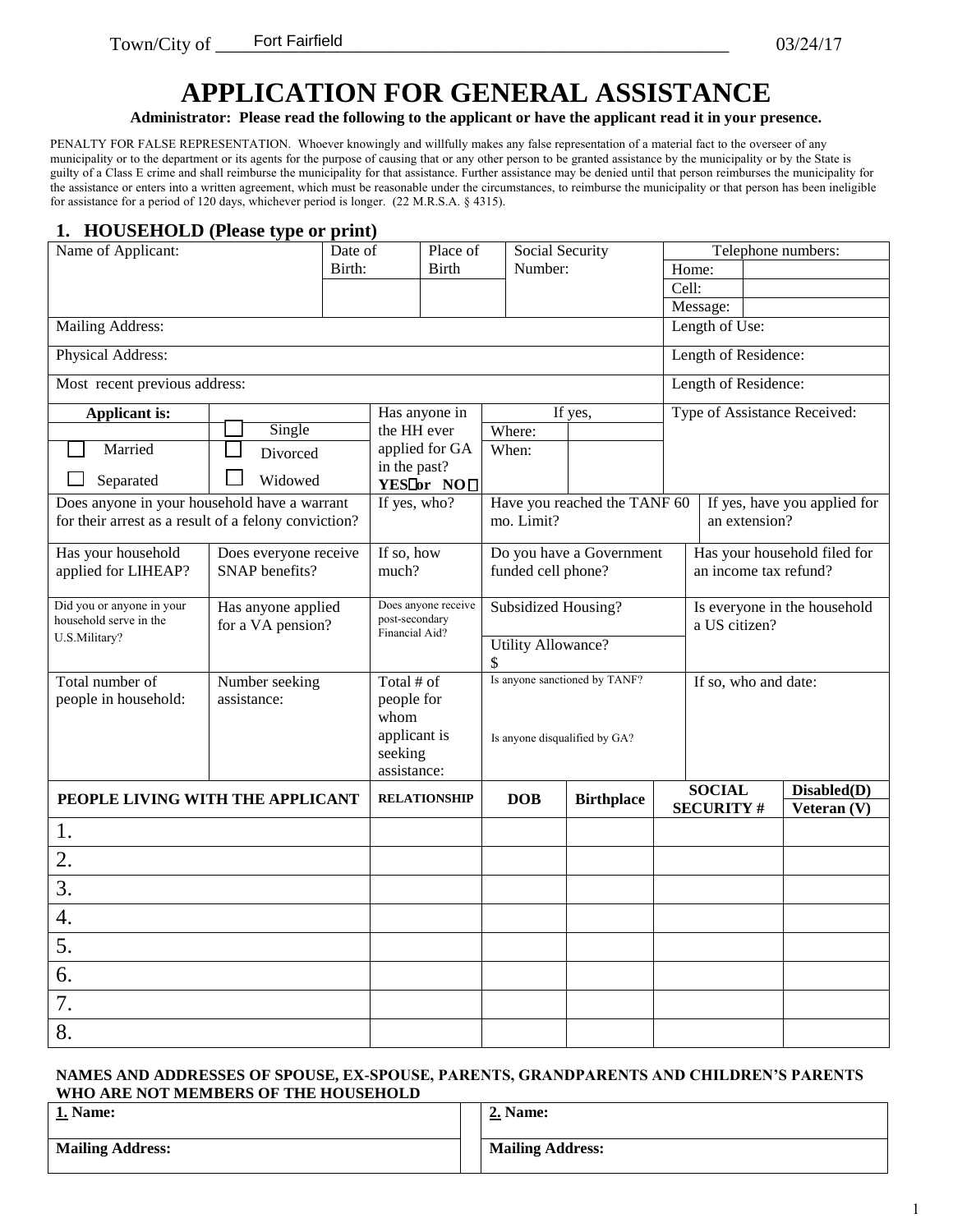| Telephone #:<br><b>Relationship:</b> |              | Telephone #:<br><b>Relationship:</b> |              |  |  |  |
|--------------------------------------|--------------|--------------------------------------|--------------|--|--|--|
| 3. Name:                             |              | <b>4. Name:</b>                      |              |  |  |  |
| <b>Mailing Address:</b>              |              | <b>Mailing Address:</b>              |              |  |  |  |
| <b>Relationship:</b>                 | Telephone #: | <b>Relationship:</b>                 | Telephone #: |  |  |  |

### **2. EMPLOYMENT INFORMATION - APPLICANT**

| Is applicant currently employed?                                                      |  |                                                | If YES, type of job: |                                          |  |                                        |           |  |
|---------------------------------------------------------------------------------------|--|------------------------------------------------|----------------------|------------------------------------------|--|----------------------------------------|-----------|--|
| If yes, name of employer:                                                             |  |                                                |                      | Address of Employer:                     |  |                                        |           |  |
| <b>Start Date:</b>                                                                    |  | How many hours per week?                       |                      | Amount?<br>Date last wages received?     |  |                                        |           |  |
| <b>LIST TWO PREVIOUS EMPLOYERS (if needed):</b>                                       |  |                                                |                      |                                          |  |                                        |           |  |
| Name:                                                                                 |  |                                                | Address:             |                                          |  | <b>Start Date:</b>                     | End Date: |  |
| Name:                                                                                 |  |                                                | Address:             | <b>Start Date:</b>                       |  |                                        | End Date: |  |
| Are you disabled?                                                                     |  | Do you have an active<br>SSI/SSDI application? | in?                  | If so, what stage of the process are you |  | Do you have an attorney? If so, who?   |           |  |
|                                                                                       |  |                                                |                      |                                          |  | Have you filed an IAR?                 |           |  |
| Under what circumstances did the Applicant leave his/her last<br>place of employment? |  |                                                |                      | Date of Separation from employment:      |  |                                        |           |  |
| If unemployed, has applicant registered with the<br>Maine Job Bank/Career Center?     |  |                                                | completed:           | Highest level of education               |  | Was applicant in the military? Branch? |           |  |
| Job Skills:                                                                           |  |                                                |                      |                                          |  |                                        |           |  |

### **EMPLOYMENT INFORMATION – OTHER HOUSEHOLD MEMBER - Name: \_\_\_\_\_\_\_\_\_\_\_\_\_\_\_\_\_\_\_**

| Is member currently employed?                                                       |  |                                                  |            | If YES, type of job:                      |                                      |           |
|-------------------------------------------------------------------------------------|--|--------------------------------------------------|------------|-------------------------------------------|--------------------------------------|-----------|
| If yes, name of employer:                                                           |  |                                                  |            | Address of Employer:                      |                                      |           |
| <b>Start Date:</b><br>How many hours per week?                                      |  |                                                  |            | Date last wages received?                 | Amount?                              |           |
| <b>LIST TWO PREVIOUS EMPLOYERS:</b>                                                 |  |                                                  |            |                                           |                                      |           |
| Name:                                                                               |  |                                                  | Address:   |                                           | <b>Start Date:</b>                   | End Date: |
| Name:                                                                               |  |                                                  | Address:   |                                           | <b>Start Date:</b>                   | End Date: |
| Are they disabled?                                                                  |  | Do they have an active.<br>SSI/SSDI application? | in?        | If so, what stage of the process are they | Do you have an attorney? If so, who? |           |
|                                                                                     |  |                                                  |            |                                           | Have they filed an IAR?              |           |
| Under what circumstances did this member leave his/her last<br>place of employment? |  |                                                  |            | Date of Separation from employment?       |                                      |           |
| If unemployed, has member registered with the<br>Maine Job Bank/Career Center?      |  |                                                  | completed? | Highest level of education                | Was member in the military? Branch?  |           |
| Job Skills:                                                                         |  |                                                  |            |                                           |                                      |           |

### **EMPLOYMENT INFORMATION – OTHER HOUSEHOLD MEMBER - Name: \_\_\_\_\_\_\_\_\_\_\_\_\_\_\_\_\_\_\_**

| Is member currently employed? |                          | If <b>YES</b> , type of job:         |  |  |  |
|-------------------------------|--------------------------|--------------------------------------|--|--|--|
| IF yes, name of employer:     |                          | Address of Employer:                 |  |  |  |
| <b>Start Date:</b>            | How many hours per week? | Date last wages received?<br>Amount? |  |  |  |
| LIST TWO PREVIOUS EMPLOYERS:  |                          |                                      |  |  |  |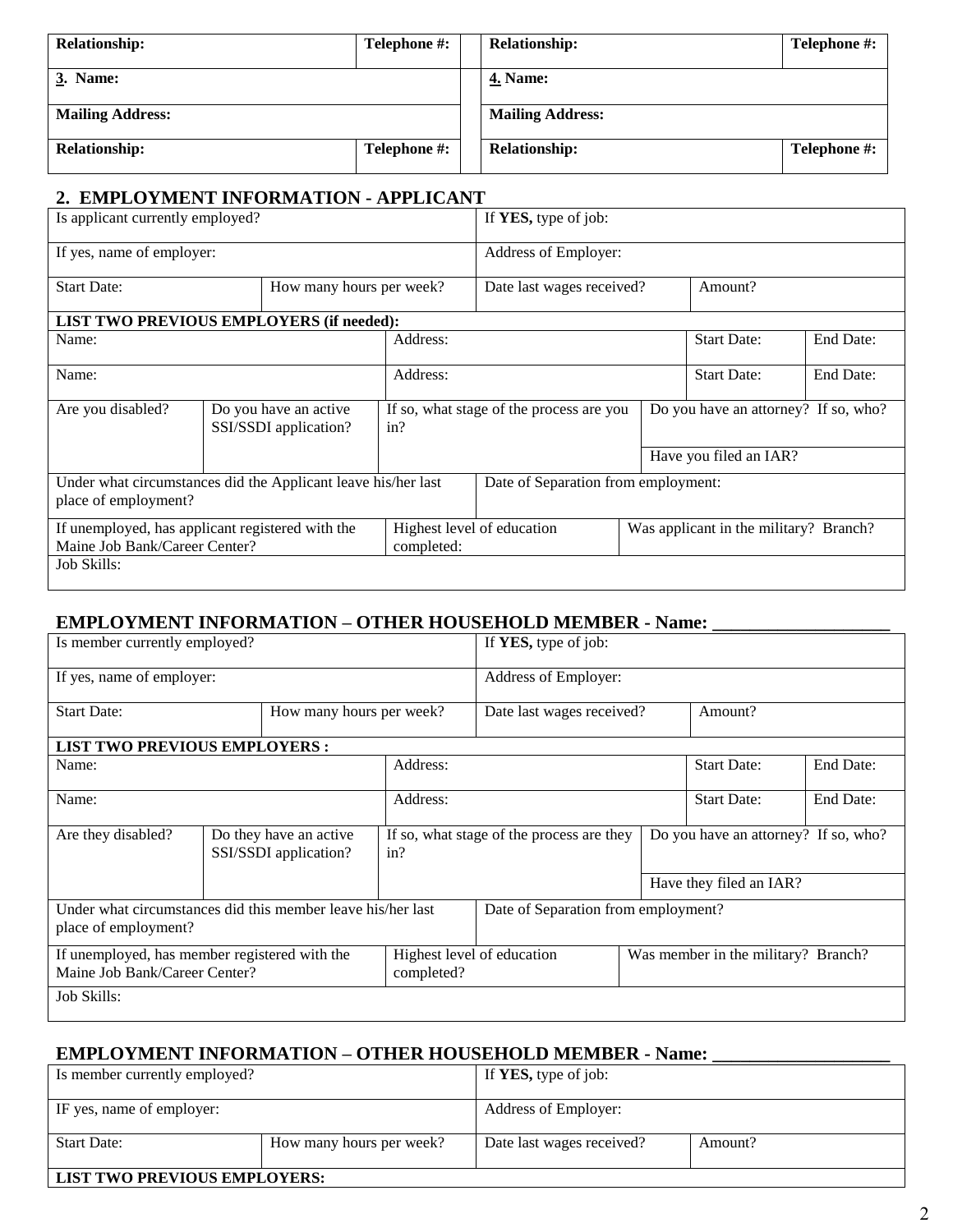| Name:                                                                          |                                                             | Address:                                         |                                     |  |                                          | End Date: |  |
|--------------------------------------------------------------------------------|-------------------------------------------------------------|--------------------------------------------------|-------------------------------------|--|------------------------------------------|-----------|--|
| Name:                                                                          |                                                             | Address:                                         | <b>Start Date:</b>                  |  |                                          |           |  |
| Are they disabled?                                                             | Do they have an active<br>SSI/SSDI application?             | If so, what stage of the process are they<br>in? |                                     |  | Do they have an attorney? If so, who?    |           |  |
|                                                                                |                                                             |                                                  |                                     |  | Have they filed an IAR?                  |           |  |
| place of employment?                                                           | Under what circumstances did this member leave his/her last |                                                  | Date of Separation from employment? |  |                                          |           |  |
| If unemployed, has member registered with the<br>Maine Job Bank/Career Center? |                                                             | completed?                                       | Highest level of education          |  | Was this member in the military? Branch? |           |  |
| Job Skills:                                                                    |                                                             |                                                  |                                     |  |                                          |           |  |

### **3. ASSISTANCE REQUESTED**

**ASSISTANCE REQUESTED: Please place check mark next to each type of assistance being requested and enter the amount of the request.**

| <b>ASSISTANCE</b> | <b>AMOUNT</b> |  | <b>ASSISTANCE</b>              | <b>AMOUNT</b> |
|-------------------|---------------|--|--------------------------------|---------------|
| 1. Food           |               |  | 7. Household/Personal Supplies | мD            |
| 2. Rent           |               |  | 8. Prescriptions/Medical       |               |
| 3. Mortgage       |               |  | 9. Water                       |               |
| 4. Electricity    |               |  | 10. Sewer                      |               |
| 5. LP Gas         |               |  | 11. Other (Specify):           |               |
| 6. Heating Fuel   |               |  | TOTAL ASSISTANCE REQUESTED     | \$0.00        |

### **4. USE OF INCOME - PRIOR 30 DAYS FOR REPEAT APPLICANTS ONLY ( office use only)**

| <b>Income:</b>              | \$<br>\$                  | (Use of income may not bar eligibility for<br>applicants in a life threatening emergency or |                       |  |
|-----------------------------|---------------------------|---------------------------------------------------------------------------------------------|-----------------------|--|
|                             | \$                        | initial applicants)                                                                         |                       |  |
| Total: $(A)$                | \$<br>0.00                |                                                                                             |                       |  |
| <b>Household Receipts</b>   |                           | <b>Other Receipts</b>                                                                       |                       |  |
| Food                        | \$                        | Phone                                                                                       | \$                    |  |
| Housing                     | \$                        | Internet                                                                                    | \$                    |  |
| <b>Utilities</b>            | \$                        | Cable                                                                                       | \$                    |  |
| Propane                     | $\overline{\$}$           | Tobacco                                                                                     | \$                    |  |
| Fuel                        | \$                        | Alcohol                                                                                     | \$                    |  |
| Household                   | \$                        | Magazines                                                                                   | \$                    |  |
| Personal                    | \$                        | Pet Food                                                                                    | \$                    |  |
| Med/Presc.                  | $\boldsymbol{\mathsf{S}}$ | Fines/bails                                                                                 | \$                    |  |
| Water                       | \$                        | Other:                                                                                      | \$                    |  |
| Sewer                       | \$                        |                                                                                             | \$                    |  |
| Other:                      | \$                        | <b>Total:</b><br>(C)                                                                        | $_{\$}$ 0.00          |  |
|                             | \$                        | <b>Total Income:</b><br>(A)                                                                 | $_{\$}$ 0.00          |  |
| <b>Total:</b><br><b>(B)</b> | \$0.00                    | <b>Less Total Receipts:</b><br><b>(B)</b>                                                   | \$0.00                |  |
| Notes:                      |                           | <b>Misspent Money:</b><br>(C)                                                               | $_{\$}$ 0.00          |  |
|                             |                           | <b>Plus Difference Between</b><br>$(A)$ - $(B)$ - $(C)$ = <i>Unaccounted</i>                |                       |  |
|                             |                           | Misspent + Unaccounted.<br>Add to Sec. 5, Line N                                            | $\frac{$0.00}{$0.00}$ |  |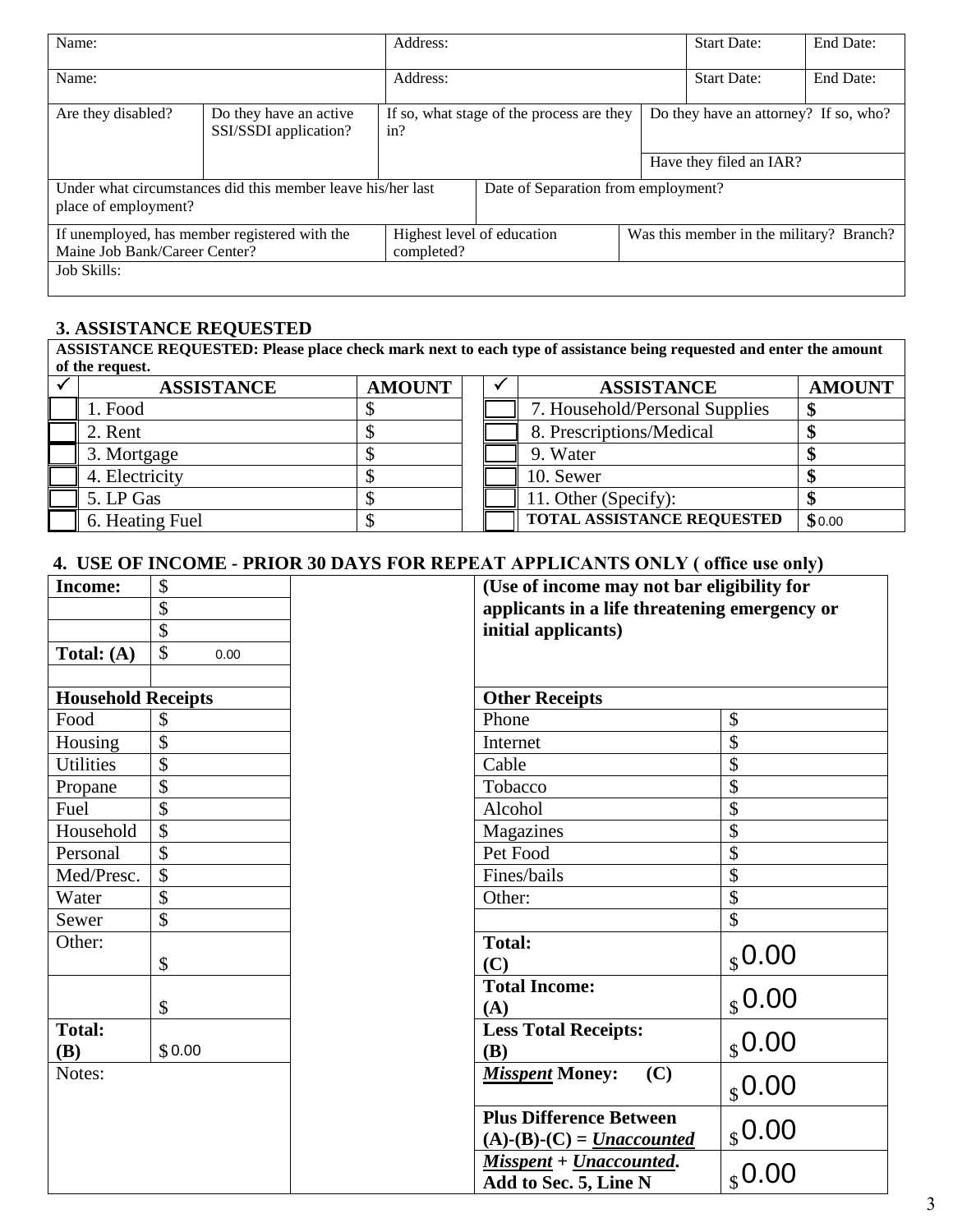### **5. PROJECTED 30 DAY INCOME**

**INCOME:** Check **YES** or **NO** for each type of income. Enter the amount of all money to be received (in the next 30 days) by: (1) the applicant; (2) the applicant's family; and (3) unrelated household members. Report how often income is received.

| applicant, $(2)$ are applicant 5 minity, and $(3)$ antenated household included. Technical media is recent can<br><b>TYPE OF</b> | <b>MONEY APPLICANT</b><br><b>MONEY FAMILY</b><br><b>MONEY OTHERS</b><br><b>RECEIVES</b><br><b>RECEIVES</b><br><b>RECEIVE</b><br>$\checkmark$ |               |                  | <b>OFFICE</b><br><b>USE ONLY</b> |                  |               |                  |                                |
|----------------------------------------------------------------------------------------------------------------------------------|----------------------------------------------------------------------------------------------------------------------------------------------|---------------|------------------|----------------------------------|------------------|---------------|------------------|--------------------------------|
| <b>INCOME</b>                                                                                                                    |                                                                                                                                              | <b>AMOUNT</b> | <b>FREQUENCY</b> | <b>AMOUNT</b>                    | <b>FREQUENCY</b> | <b>AMOUNT</b> | <b>FREQUENCY</b> | <b>MONTHLY</b><br><b>TOTAL</b> |
| A. Employment                                                                                                                    |                                                                                                                                              | \$            |                  | \$                               |                  | \$            |                  | \$0.00                         |
| <b>B. TANF</b>                                                                                                                   |                                                                                                                                              | \$            |                  | \$                               |                  | \$            |                  | \$0.00                         |
| C. Social Security                                                                                                               |                                                                                                                                              | \$            |                  | \$                               |                  | \$            |                  | \$0.00                         |
| D. Military/Veteran<br><b>Benefits</b>                                                                                           |                                                                                                                                              | \$            |                  | \$                               |                  | \$            |                  | \$0.00                         |
| E. Retirement or<br>Pension Plan                                                                                                 |                                                                                                                                              | \$            |                  | \$                               |                  | \$            |                  | \$0.00                         |
| F. Unemployment<br><b>Benefits</b>                                                                                               |                                                                                                                                              | \$            |                  | \$                               |                  | \$            |                  | $S$ 0.00                       |
| G. Worker's<br>Compensation                                                                                                      |                                                                                                                                              | \$            |                  | \$                               |                  | \$            |                  | \$0.00                         |
| H. Child Support/<br>Alimony                                                                                                     |                                                                                                                                              | \$            |                  | \$                               |                  | \$            |                  | \$0.00                         |
| I. SSI-<br>Supplemental<br>Security Income                                                                                       |                                                                                                                                              | \$            |                  | \$                               |                  | \$            |                  | \$0.00                         |
| J. Bank Accounts<br>& Cash on Hand                                                                                               |                                                                                                                                              | \$            |                  | \$                               |                  | \$            |                  | \$0.00                         |
| K. Income/In kind<br>from Relatives                                                                                              |                                                                                                                                              | \$            |                  | \$                               |                  | \$            |                  | \$0.00                         |
| L. Other (please<br>specify)                                                                                                     |                                                                                                                                              |               |                  | \$                               |                  | \$            |                  | \$0.00                         |
| <b>For Repeat Applicants Only:</b><br>M. Investment Asset(s) Value (See Section 6, C)                                            |                                                                                                                                              |               |                  |                                  |                  |               |                  | \$                             |
| N. Misspent Income & Unverified Expenditures (during the last 30 days)                                                           |                                                                                                                                              |               |                  |                                  |                  |               |                  | \$0.00                         |
| SUBTOTAL - MONTHLY HOUSEHOLD INCOME                                                                                              |                                                                                                                                              |               |                  |                                  |                  |               |                  | \$0.00                         |
| O. LESS: Total verified monthly work-related expenses: Child Care: \$___________ Mileage: (RT miles ___* # of days               |                                                                                                                                              |               |                  |                                  |                  |               |                  |                                |
| a week: $\_\_\ast$ # of weeks per month: $\_\_\ast$ ordinance mileage: $\_\_\_\right) = \_\_\_\_\_\$                             |                                                                                                                                              |               |                  |                                  |                  | Other:        |                  | \$<br>\$0.00                   |
| <b>TOTAL - MONTHLY HOUSEHOLD INCOME</b>                                                                                          |                                                                                                                                              |               |                  |                                  |                  |               |                  |                                |

#### **6. ASSETS**

| ASSETS: Check yes for each asset owned and enter the value. Enter who in the household owns the asset. |  |              |                       |  |  |  |  |  |
|--------------------------------------------------------------------------------------------------------|--|--------------|-----------------------|--|--|--|--|--|
| <b>TYPE OF ASSET</b>                                                                                   |  | <b>VALUE</b> | <b>ASSET OWNED BY</b> |  |  |  |  |  |
| A. Home                                                                                                |  |              |                       |  |  |  |  |  |
| B. Real Estate (other than home)                                                                       |  |              |                       |  |  |  |  |  |
| C. Investments: Stocks, Bonds, Retirement Account(s), Life                                             |  |              |                       |  |  |  |  |  |
| Insurance, etc.                                                                                        |  |              |                       |  |  |  |  |  |
| D. Vehicle(s) i.e., car, truck, motorcycle)                                                            |  |              |                       |  |  |  |  |  |
| Additional:                                                                                            |  |              |                       |  |  |  |  |  |
| E. Recreational Vehicle (s) (i.e., camper, ATV,                                                        |  |              |                       |  |  |  |  |  |
| snowmobile, boat)                                                                                      |  |              |                       |  |  |  |  |  |
| Additional:                                                                                            |  |              |                       |  |  |  |  |  |
| F. Other                                                                                               |  |              |                       |  |  |  |  |  |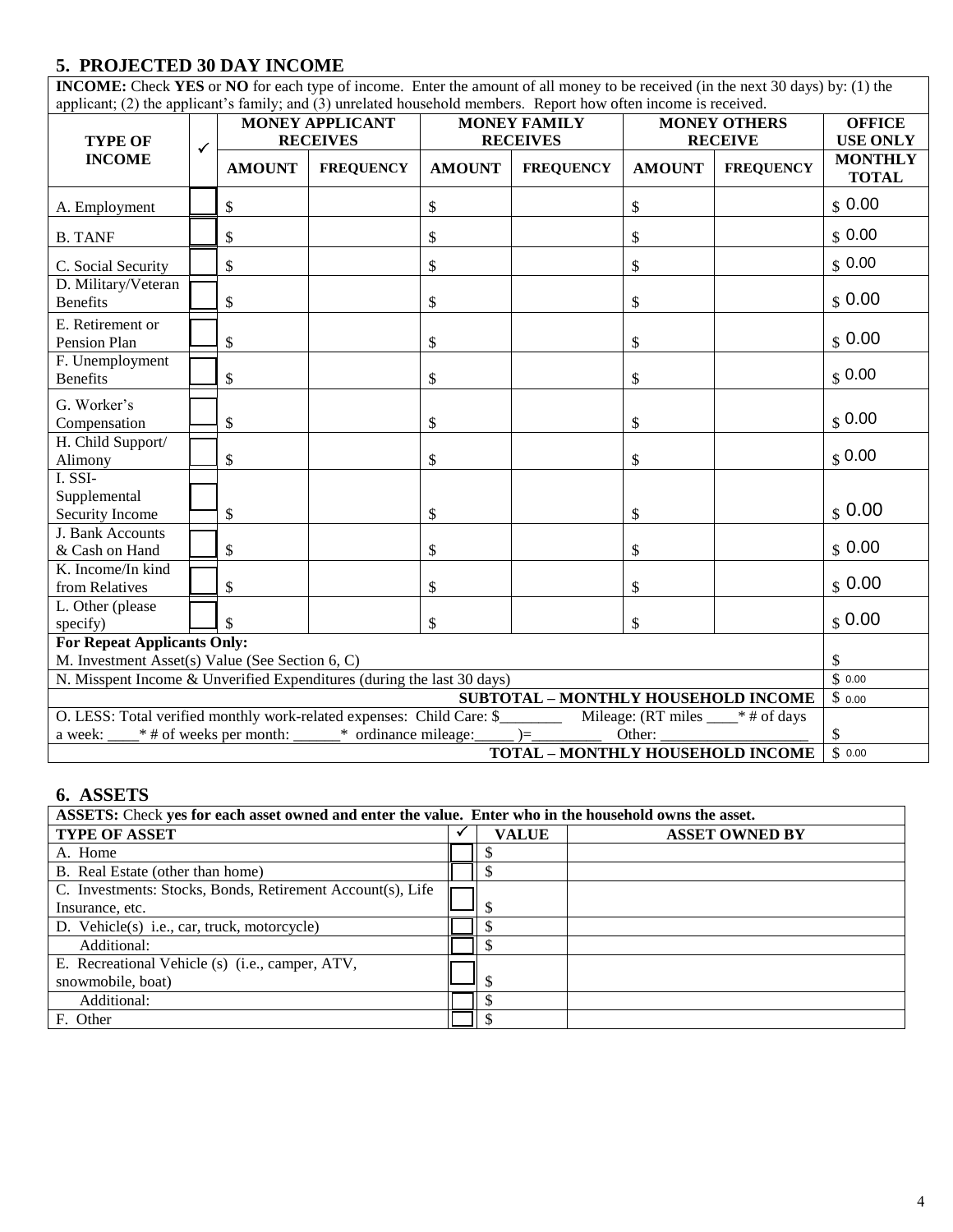#### **7. EXPENSES**

| <b>MONTHLY EXPENSES</b>                                 | <b>ACTUAL COST FOR</b><br><b>NEXT 30 DAYS</b> | <b>MAXIMUM</b><br><b>AMOUNT</b><br>(OFFICE USE ONLY) | <b>ALLOWED</b><br><b>AMOUNT (OFFICE</b><br><b>USE ONLY</b> ) |
|---------------------------------------------------------|-----------------------------------------------|------------------------------------------------------|--------------------------------------------------------------|
| 1. Food                                                 | \$                                            | Ф                                                    | \$                                                           |
| 2. Rent – Name and Address of Landlord:                 |                                               |                                                      |                                                              |
|                                                         | \$                                            | \$                                                   | \$                                                           |
| 3. Mortgage – Mortgage Holder:                          | \$                                            | \$                                                   | \$                                                           |
| 4. Electricity - Hot Water Y/N <b>Electric Heat Y/N</b> | \$                                            | \$                                                   |                                                              |
| 5. LP Gas                                               | \$                                            | \$                                                   | \$                                                           |
| TYPE:<br>6. Heating Fuel                                | \$                                            | \$                                                   |                                                              |
| 7. Household/Personal Supplies                          | \$                                            | \$                                                   |                                                              |
| 8. Prescriptions/Medical                                | \$                                            | J)                                                   |                                                              |
| 9. Water                                                |                                               | ה.                                                   |                                                              |
| 10. Sewer                                               |                                               | ה.                                                   |                                                              |
| 11. Other (specify)                                     | \$                                            | ה.                                                   |                                                              |
|                                                         | ъ                                             | \$                                                   |                                                              |
| <b>TOTAL MONTHLY</b>                                    |                                               |                                                      |                                                              |
| <b>HOUSEHOLD EXPENSES</b>                               | \$0.00                                        | \$0.00                                               | \$0.00                                                       |

#### **8. OTHER EXPENSES**

| <b>NOTE:</b> The administrator should be aware of the following to gain an understanding of the applicant's financial situation. |                |  |               |  |  |
|----------------------------------------------------------------------------------------------------------------------------------|----------------|--|---------------|--|--|
| A. Do you have any debts (i.e., bank loans, car payments, credit cards)?<br>YES                                                  |                |  |               |  |  |
| If YES, give (1) name; (2) purpose money was borrowed; and (3) amount (list below).                                              |                |  |               |  |  |
| <b>NAME</b>                                                                                                                      | <b>PURPOSE</b> |  | <b>AMOUNT</b> |  |  |
|                                                                                                                                  |                |  |               |  |  |
|                                                                                                                                  |                |  |               |  |  |
| J.                                                                                                                               |                |  |               |  |  |

#### **9. DEFICIT (Office use only)**

| A. Overall Maximum Level of   |        |  | D. Deficit                                                                                          |  |
|-------------------------------|--------|--|-----------------------------------------------------------------------------------------------------|--|
| <b>Assistance Allowed</b>     |        |  | (If line A is greater than line B)                                                                  |  |
| (See GA Ordinance Appendix A) | ጣ      |  |                                                                                                     |  |
| B. Income                     |        |  | E. *Surplus                                                                                         |  |
| (See Section 5)               |        |  | (If line B is greater than line $A$ )                                                               |  |
|                               | \$0.00 |  |                                                                                                     |  |
| C. Result                     |        |  | * Note: If a surplus exists, applicant is not eligible for regular                                  |  |
| (Line A minus line B)         |        |  | GA. Proceed to Section 10 to determine if "unmet need"<br>results in eligibility for "emergency" GA |  |
| \$0.00                        |        |  |                                                                                                     |  |

#### **10. UNMET NEED (Office use only)**

| A. Allowed Expenses                 |         | D. Unmet Need                                                      |  |
|-------------------------------------|---------|--------------------------------------------------------------------|--|
| (See Section 7)                     | \$0.00  | (Amount from line C, but only if line A<br>is greater than line B) |  |
| <b>B.</b> Income<br>(See Section 5) | $0.00*$ | E. Deficit<br>(See Section 9, line D)                              |  |
| C. Result<br>(Line A minus line B)  | \$0.00  | F. Amount of GA Eligibility<br>(The lower of line D and line E)    |  |

#### **INSTRUCTIONS:**

- 1) If Section 9, line B (income) is greater than line A (overall maximum), then applicant has a surplus of \$\_\_\_\_\_\_\_\_\_\_\_\_\_ and will not be eligible for General Assistance **unless** the GA administrator determines there is need for emergency assistance.
- 2) If Section 10, line A (allowed expenses) is greater than line B (income), the result will be an "Unmet Need" (line D).
- 3) If there is both an "Unmet Need" (Section 10, line D) and a "Deficit" (Section 10, line E), the applicant will be eligible for the **lower** of the two amounts. This lower amount is the amount of assistance the applicant is eligible for in the next 30-day period, or a proportionate amount for a shorter period of eligibility (i.e., if the applicant needs one week's worth of GA assistance, they should receive ¼ of the 30 day amount).